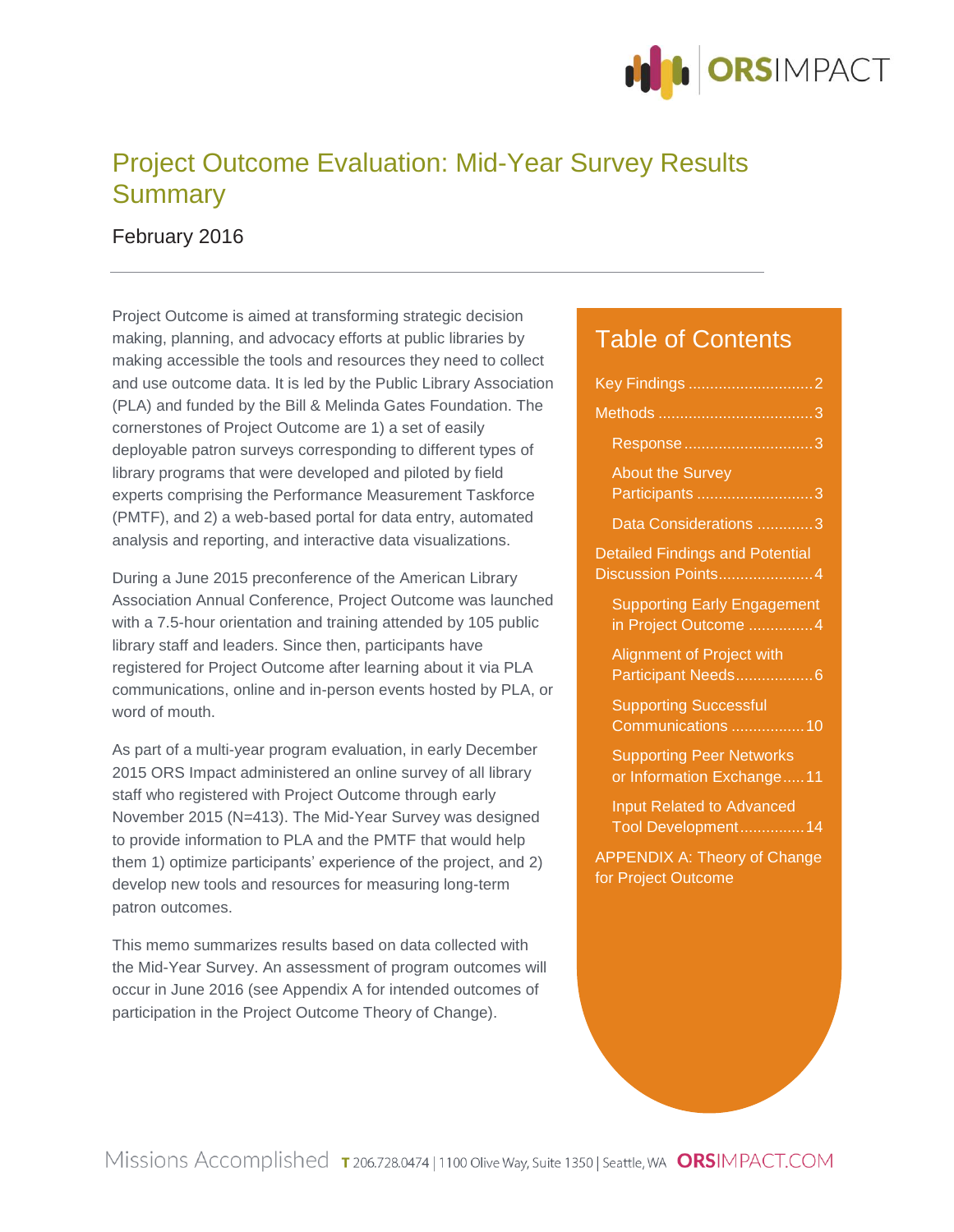

# <span id="page-1-0"></span>Key Findings

Following are six key findings based on 213 respondents to the Mid-Year Survey.

- *1.* **The rate of resource access is high** (75%) among responding libraries.
	- Participants who attended the launch were more likely than others to have accessed project resources (86% vs. 72%).
	- However, the respectable rate of access among those who registered more recently suggests that initial engagement through informal channels (e.g., word of mouth, visiting project website) is also effective for motivating early engagement.
- *2.* There are **a number of ways project content and functionality align well with participant needs; however, participants want improvements in accessibility and flexibility**, particularly
	- easier access to resources either by reducing actions required to gain access or by making them easier to find;
	- more flexibility in survey design, including content and formatting; and
	- more flexibility in portal functions, primarily related to aggregating or disaggregating data and developing the charts and reports.
- **3.** Most respondents maintain awareness of project happenings, primarily via emails from project staff, their preferred vehicle; however there are opportunities to tailor project email communications frequency based on participant preference and improve communication around key messages.
- *4.* **Participants clearly want opportunities for peer networking or information exchange**, primarily to support outcome measurement practice and use, and particularly in at-least-partly structured online venues.
- *5.* **Participants from smaller libraries may need more motivation or support** to move from registration to accessing resources and possibly survey implementation, as well as to engage in peer networking or information exchange opportunities.
- *6.* Participant input related to advanced tool development suggests that **in addition to offering surveys for measuring long-term outcomes, building skills for using third party data could provide the most "bang for the buck."**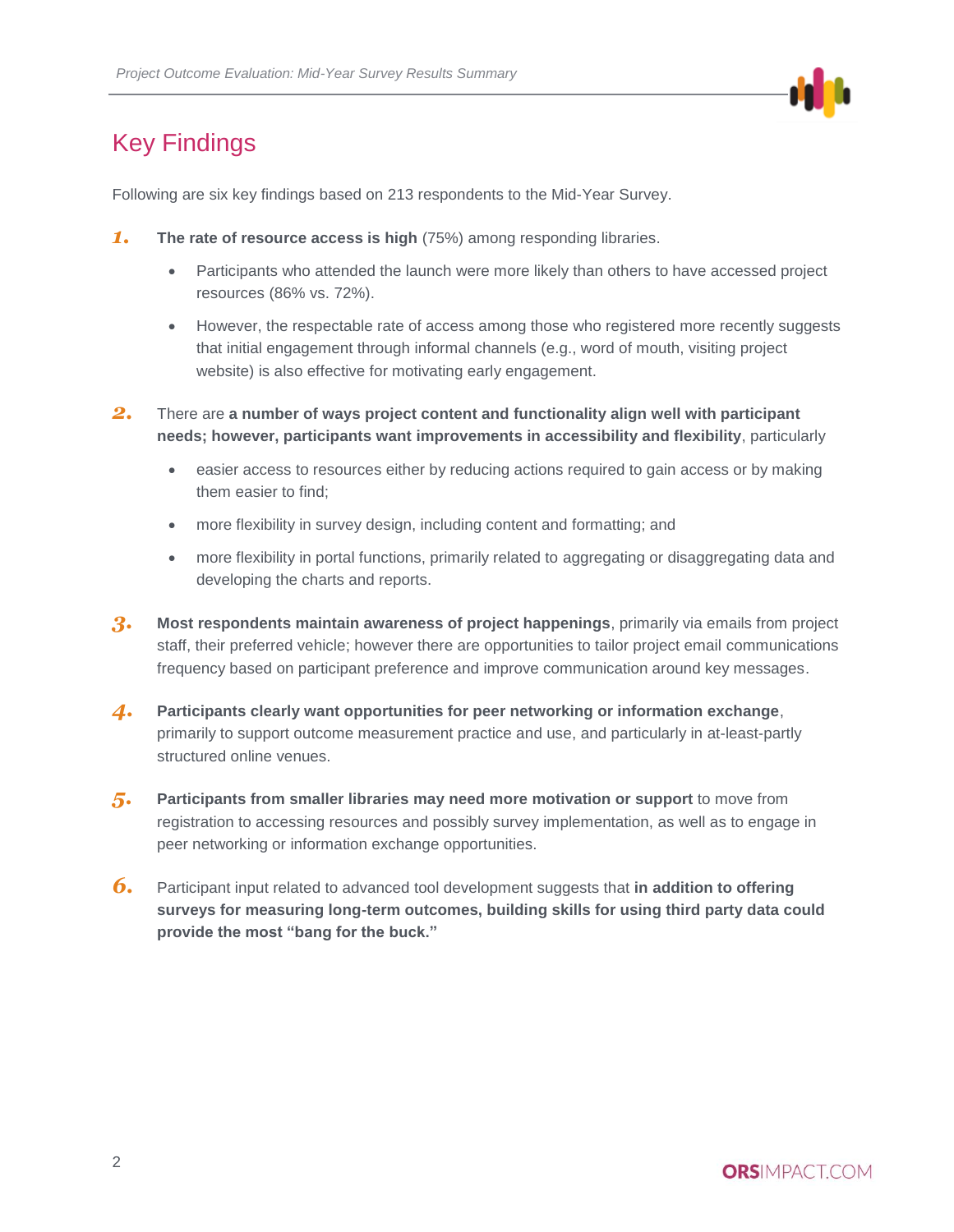# <span id="page-2-0"></span>**Methods**

The online Mid-Year Survey was administered over a two-week period in December 2015 to all library participants who registered for Project Outcome through early November 2015. Project Outcome staff provided ORS Impact with a list of registered library participants, as well as participants' roles at the library, their contact information, and the name and NCES code of the library where they are employed. The latter was used to merge IMLS data on library size (i.e. library service area) with survey responses.

## <span id="page-2-1"></span>Response

- The survey response rate was 43% (213), and responses represented just under 50% of registered libraries.
- Response was much stronger among launch participants than among those who registered for Project Outcome after the launch (70% vs. 36%).
- Response did not vary by library size.

### <span id="page-2-2"></span>About the Survey Participants

- Respondents were most commonly those who had registered after the launch event (79%, remaining attended launch) and work in US public libraries (86%; remaining from libraries in Canada).
	- o They hailed from 33 US states and four Canadian provinces.
- They were most commonly directors (41%), followed by other library leaders/managers (34%) and other staff members (26%).
	- o Smaller libraries were most likely to be represented by directors and larger libraries were more likely to be represented by other types of managers and staff.

## <span id="page-2-3"></span>Data Considerations

For the purpose of the survey—to provide directional input and feedback from participants to inform program improvement and content development—the resulting data are more than sufficient. Obtaining a higher rate of response, particularly among non-launch participants will be more important for Year 1 follow-up data collection, which will assess program outcomes.

Response to some open-ended questions was limited. When reporting results based on open-ended questions we note the number of responses and the proportion of responses out of those possible.

Because so few individuals who work in smaller public libraries attended the launch, we cannot, at this point, disentangle relations between engagement in the project and registration vehicle (launch versus other), length of time engaged, and library size. Similarly, because participant role at the library (director versus other) is also related to library size, it is also difficult to disentangle relations between role and project engagement.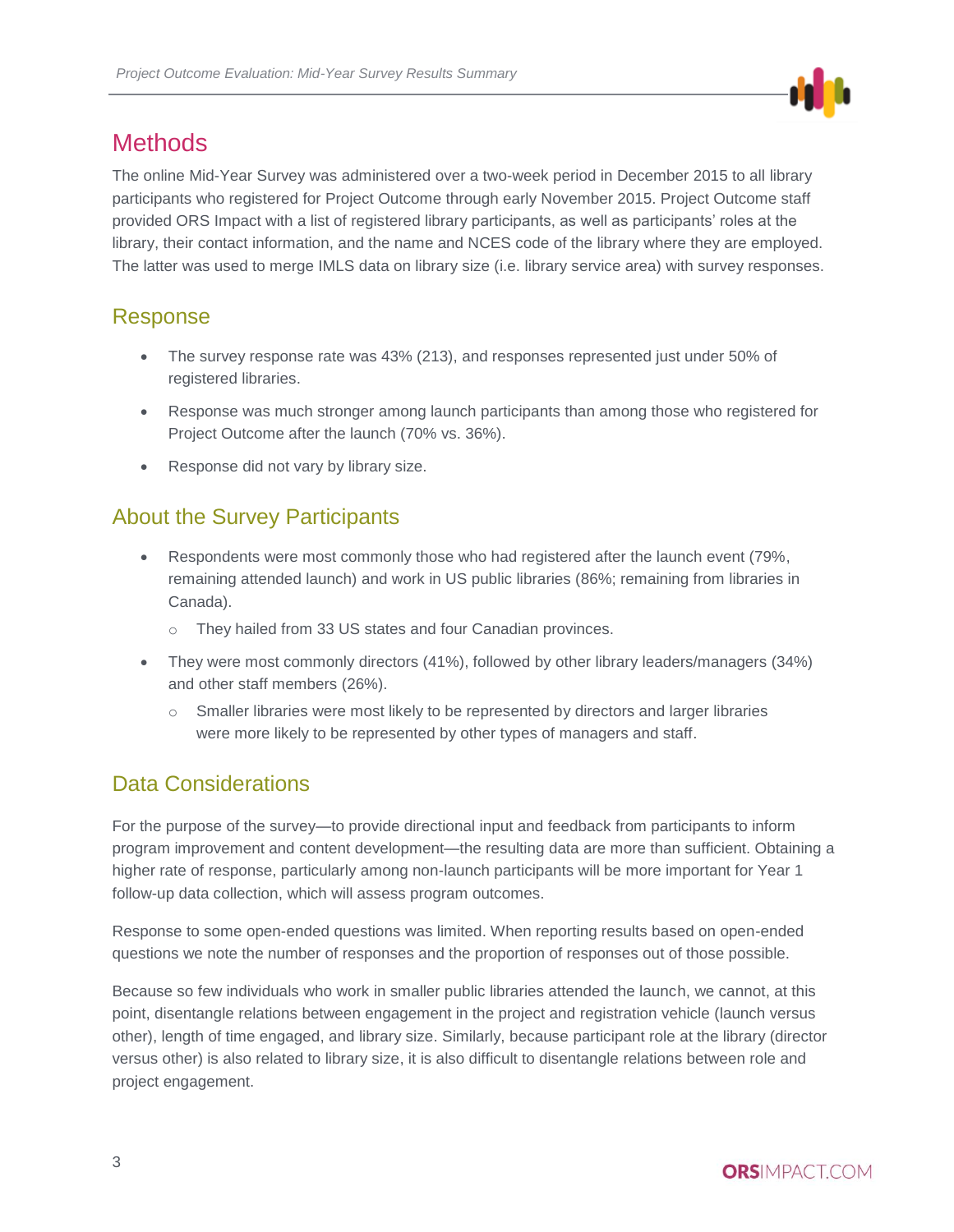

As more participants take advantage of different registration vehicles, we will be in a better position to explore independent influences of registration vehicle, library size, and participant role at the library on engagement and outcomes. In the meantime, Mid-Year Survey results related to these factors should be considered preliminary.

# <span id="page-3-0"></span>Detailed Findings and Potential Discussion Points

This Mid-Year Survey provided interesting findings and raised intriguing questions. It also provided some direction for future evaluation efforts. Below are detailed results and emergent discussion questions related to the five topics covered in the survey:

- **Supporting Early Engagement in Project Outcome:** Rates of project web resource access by registration vehicle and participant characteristics
- **Alignment of Project with Participant Needs:** Experiences navigating the project website, accessing resources, implementing surveys, using the data portal, and using results
- **Supporting Successful Communications:** Experience of project communications
- **Supporting Peer Networks and Information Exchange:** Interests and input related to venue, structure, and topics of peer networks and information exchange
- **Input Related to Advanced Tool Development:** Capacity, likelihood of use, and needs related to long-term outcome measurement

### <span id="page-3-1"></span>Supporting Early Engagement in Project Outcome

The rate of resource access is high among responding libraries. Participants who attended the launch were more likely than others to have accessed project resources; however, the respectable rate of access among those who registered more recently suggests that initial engagement through informal channels (e.g., word of mouth, visiting project website) is also effective for motivating early engagement.

#### *Finding 1*

**Project resource access is high among participants.**

 At this early stage, 75% (144) of survey respondents reported they had accessed project resources.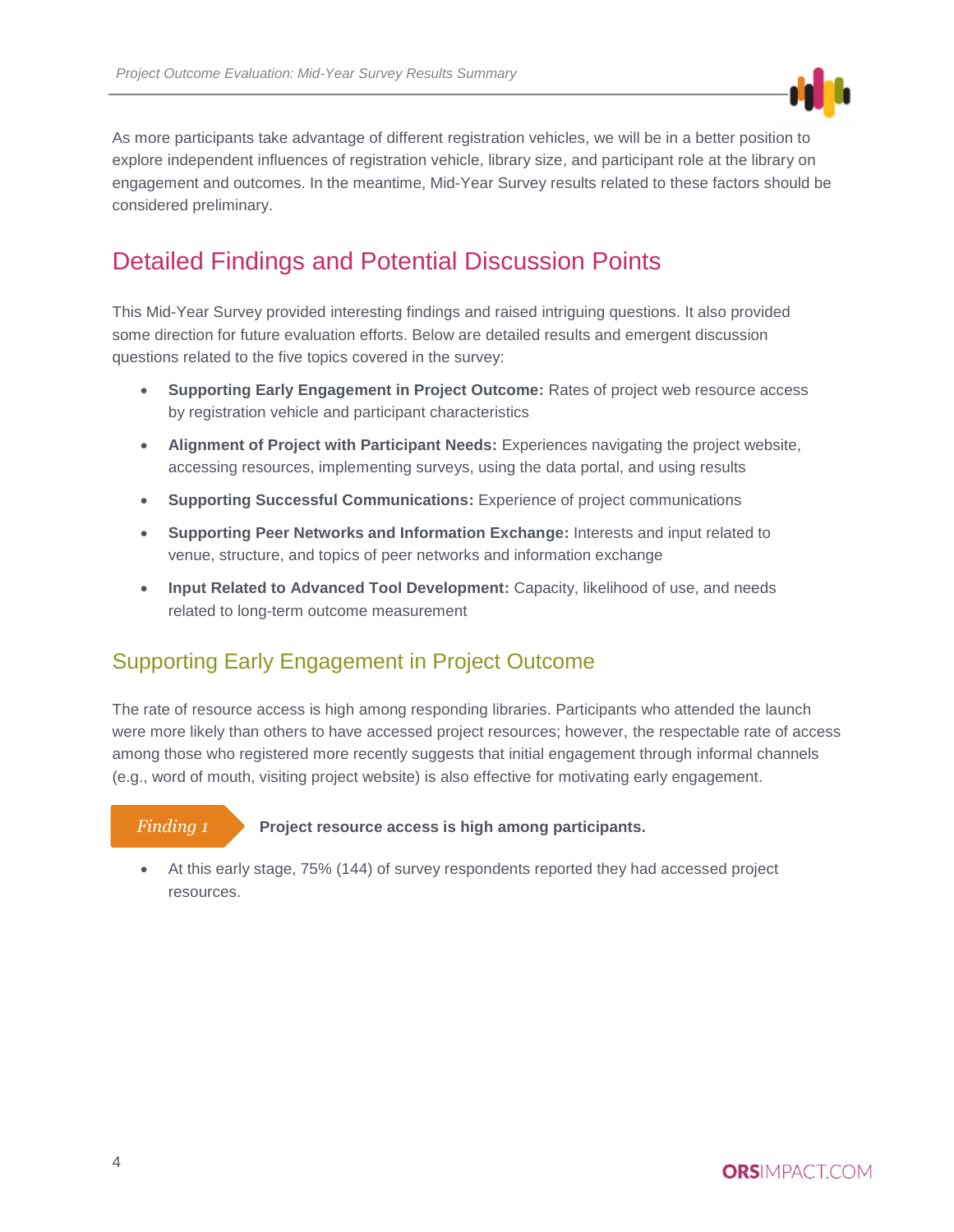

#### *Finding 2*

**The preconference launch was an effective way to promote early engagement in Project Outcome among staff from larger libraries.<sup>1</sup>**

- Those who attended launch were significantly more likely to have accessed web resources (86% vs. 72%, p < .05).
- As stated above, 70% of launch attendees completed the Mid-Year Survey (compared to 36% of others).

#### *Finding 3*

**Potential participants from libraries of all sizes do not need to participate in an event to be moved to register for Project Outcome; informal channels (e.g., word of mouth, visiting project website) are also effective.**

- Among those who had not attended launch (168), 75% learned about it from project website or someone else then registered.
- The remaining participants learned about it from a project webinar then registered (20%) or learned about it at in-person meeting hosted by the project then registered (5%).

#### *Finding 4*

**Participants from smaller libraries may need more motivation or support to moving from registration to resource access and possibly survey implementation.**

Staff from smaller libraries<sup>2</sup> were less likely to have accessed web resources (64% vs. 81%, p < .05)

#### *Finding 5*

**Resource access is dependent on role at the library—directors are least likely to have accessed resources, other managers are most likely, and staff fall in between.**

 67% of directors, 73% of staff, and 87% of other managers had accessed web resources  $(p < .05)$ .

## *Discussion Points*

*Does the differential rate of web resource access by library size and role have implications for outreach, communications, and/or support?*

*Evaluation note: Future analysis should explore relations between participant factors, timesince-registered, and early engagement so we can understand better what might explain longer lags between registration and use of project resources.* 

<sup>1</sup> This finding is qualified as applicable to *larger* libraries because almost all library attendees at the launch event were from larger libraries. Future evaluation will be better able to explore variation in early engagement among the broader population of libraries.

<sup>&</sup>lt;sup>2</sup> "Smaller libraries" refers to single-outlet libraries with a 65,000 or fewer LSA.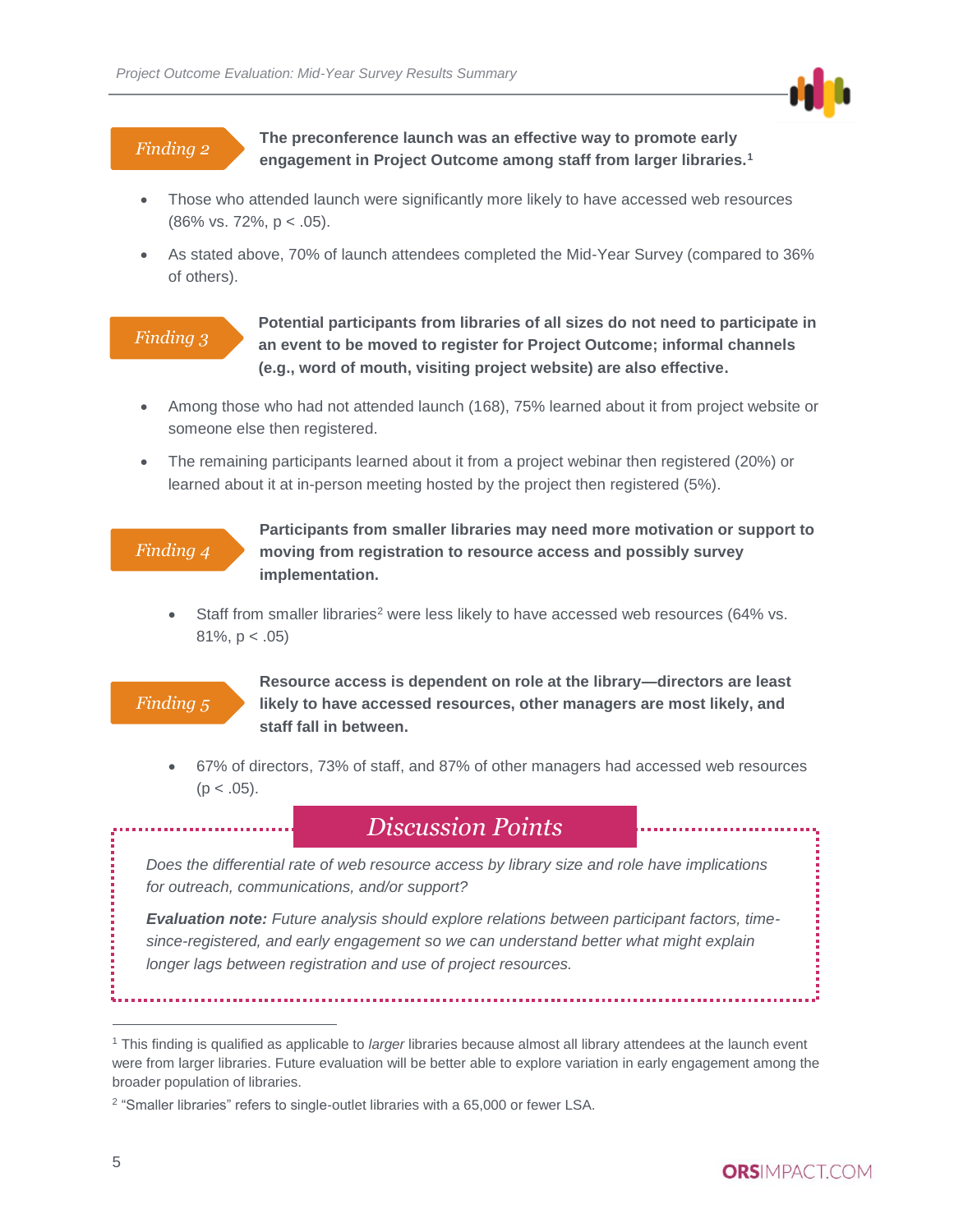

# <span id="page-5-0"></span>Alignment of Project with Participant Needs

There are a number of ways **project content and functionality align well with participant needs.**  Participants report the website is navigable, the how-tos and step-by-step processes are especially helpful, and the surveys are easy to understand and implement successfully. However, **participants want improvements in accessibility and flexibility**, particularly easier access to resources either by reducing actions required to gain access or by making them easier to find; more flexibility in survey design, including content and formatting; and more flexibility in portal functions, primarily related to aggregating or disaggregating data and developing the charts and reports.

### *Finding 6*

#### **There are a number of ways project content and functionality align with participant needs.**

- 71% of respondents find Project Outcome **website navigation** pretty easy or very easy (68% and 3%, respectively)
- When asked for the types of **information or resources** that were most helpful, respondents' most common responses were
	- o related to **implementation practice**, e.g., tutorials, how-tos, step-by-step processes, and best practices (29% of 35<sup>3</sup>); and
	- o about the **survey tools and items** (23% of 35).
- When asked to describe something that went well when implementing the surveys, respondents' most common responses were
	- o related to **survey content or ease of survey implementation** (55% of 38<sup>4</sup> ), and
	- o 26% spoke specifically about the **paper surveys**.

*The step-by-step explanations and links are wonderful.*

*The section that detailed the . . . Outcome Measurement Process. . . . It was helpful for us to know what the process looked like before proceeding.*

*Customers were receptive . . . surveys used simple language and communicated outcomes with participants.*

*Paper surveys have the most success. Physically handing them the paper with a pen gets the most results.*

*[The surveys were] very easy for staff and for patrons.*

<sup>&</sup>lt;sup>3</sup> This is 24% of those who had accessed project resources online.

<sup>4</sup> This is 57% of those who had implemented surveys.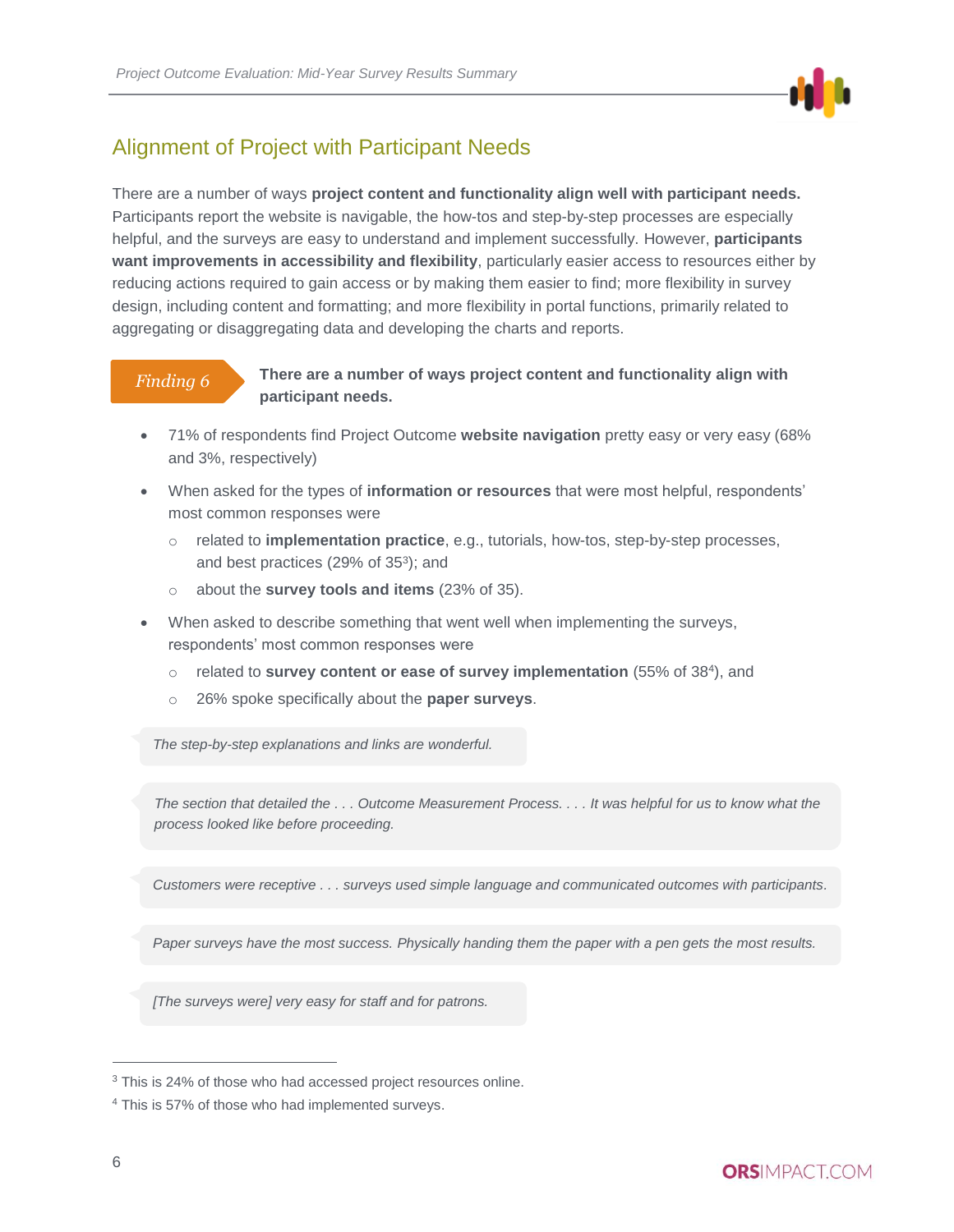### *Finding 7*

**Participants found survey results useful, particularly for validating program quality.**

- When asked to describe something positive that came out of reviewing the results the most common responses related to how the results
	- $\circ$  validated program quality or a particular aspect of a program (48% of 24<sup>5</sup>);
	- $\circ$  increased their awareness more generally, particularly related to benchmarking against the national data (24%); and
	- o gave them ideas for program improvement (24%).

*The written comments really validated what we provide as an incentive as well as a something new we tried this year - having activities out all the time rather than just some times.*

*Liked to compare our library's averages with the national ones. Gives us a good idea as to how we're doing relative to other participating libraries.*

*I learned that library resources should have been a part of both programs that were surveyed—this was concrete feedback that was very helpful.*

*I discovered that one of the programs we're offering is more effective than I thought.*

### *Finding 8*

**Participants have an appetite for even more implementation practice support (e.g., how-tos, utilization examples), both from project staff and from peers.**

- When asked to describe types of information or resources that are the most important to improve or add, the most common response was more webinars, trainings, or resources related to implementation practice, including best practices for measuring outcomes for different programs or example items; training on survey implementation; information on sharing results with different stakeholders; and a resource explaining what they can and cannot do with the current surveys, portal functionality, and results products (38% of 24<sup>6</sup> ).
- When asked to describe what they hoped to get out of networking or information exchange with other participating libraries, the most common response related to implementation practice (88% of 1297).
- When asked to describe challenges they faced when implementing surveys, the most common response related to patron response or participation, suggesting the need for more (or more accessible) information and resources to support best practices in data collection, in particular (38% of  $29<sup>8</sup>$ ).

<sup>&</sup>lt;sup>5</sup> This is 56% of those who had reviewed results.

<sup>&</sup>lt;sup>6</sup> This is 17% of those who had accessed resources online.

 $7$  This is 62% of those who were interested in participating in such networks.

<sup>&</sup>lt;sup>8</sup> This is 43% of those in libraries that had implemented surveys.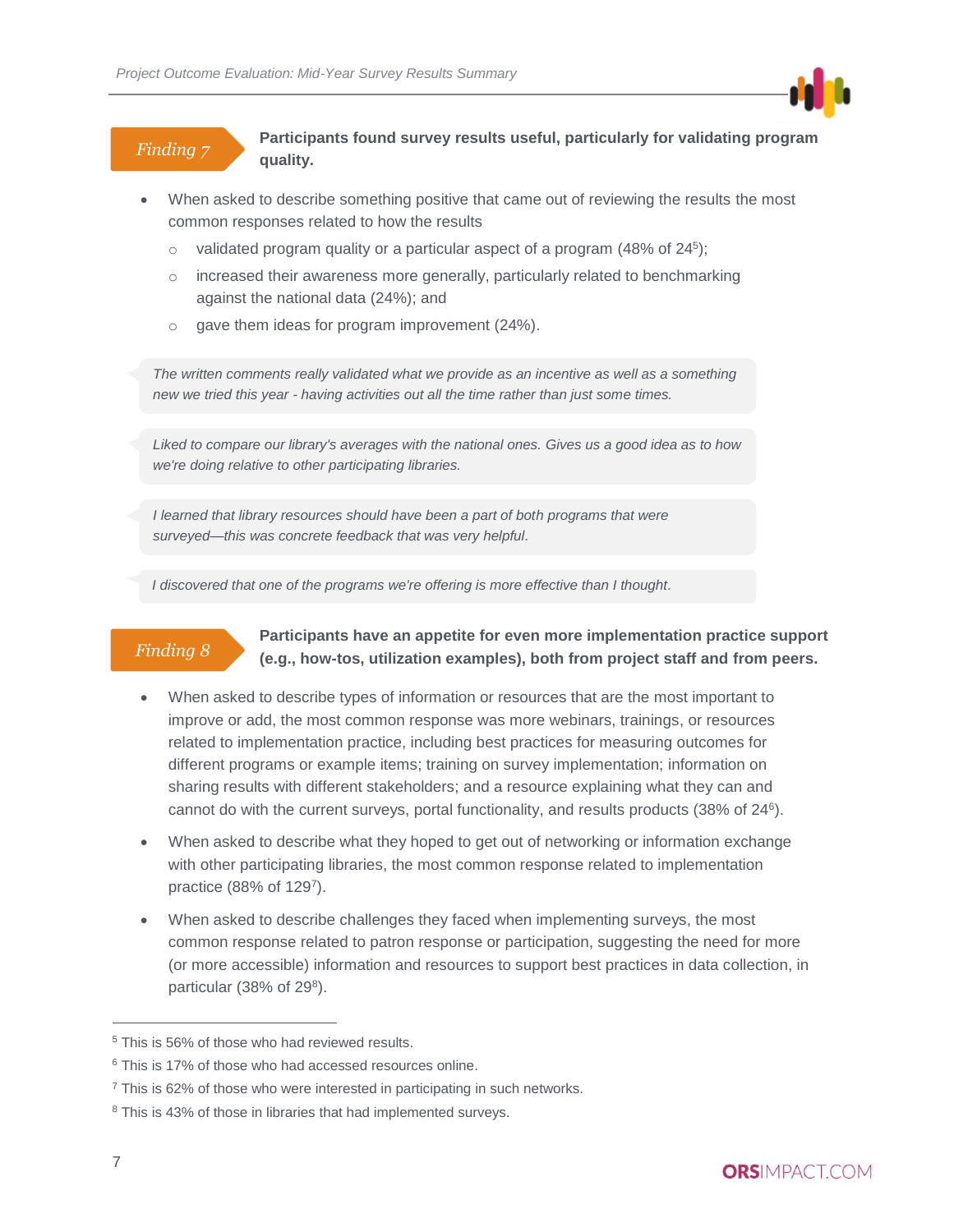

*Are there editable templates or ideas for presenting the data to internal and/or external clients?*

*I'd like to know how others are using the Project Outcome tools, how they are using the information they gather to communicate value, and what actions they are taking as a result of what they learn.* 

*The online and linked surveys are not getting any traffic. Hard to get people to stop and do ANOTHER survey.* 

*Whenever you have early literacy surveys it's hard to corral all of the caregivers to complete them.*

*Need more and better marketing materials for promoting the surveys.*

#### *Finding 9*

#### **Accessibility and flexibility/customizability are consistently identified as areas needing improvement.**

- When asked to describe types of information or resources they looked for on the website but were not able to find, the most common responses described a difficulty finding or gaining access to what they needed (42% of 36<sup>9</sup> ); finding or accessing the surveys in particular (33% of 36); and understanding portal functionality, particularly related to having multiple users within one library system (22% of 36).
- When asked to describe types of information or resources that are the most important to improve or add, the second, third, and fourth most common responses, respectively, related to better access to resources and portal functionality (25% of 24<sup>10</sup>); increased flexibility around reporting and data-sharing (21% of 24) and increased flexibility or customizability in survey development (21% of 24).
- When asked to describe challenges they faced when implementing surveys, the second most common response related to desires for more flexibility in survey design (31% of 29<sup>11</sup>).
- When asked to describe challenges experienced during results review, the most common response related to limited functionality within the portal, particularly around aggregation and disaggregation of survey results (43% of 14<sup>12</sup>).

<sup>&</sup>lt;sup>9</sup> This is 25% of those in libraries that had accessed online resources.

<sup>&</sup>lt;sup>10</sup> This is 17% of those in libraries that had accessed online resources.

<sup>&</sup>lt;sup>11</sup> This is 43% of those in libraries that had implemented surveys.

<sup>&</sup>lt;sup>12</sup> This is 31% of those in libraries that had reviewed results.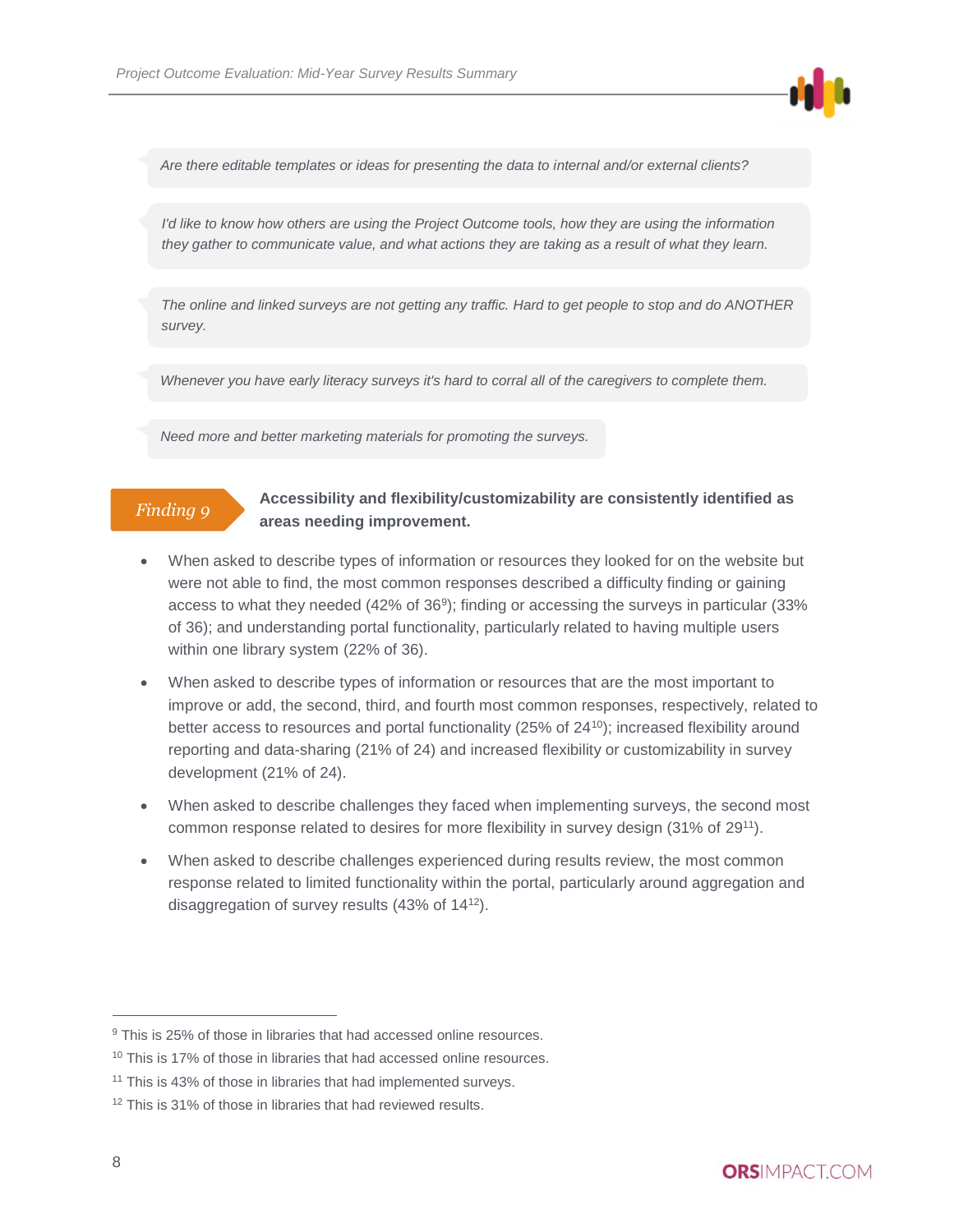

*It's worth considering how many barriers you want to have to allowing libraries to begin using the tools.*

*[We need] easy access to information about the program. Have not yet been able to access tools or other resources because we have not yet completed our profile.*

*Working in a large organization, it has to be easier, more intuitive for multiple people to be able to access site, create surveys, etc. If everyone using has to go through such an extensive training process, utilizing outcome surveys, etc. becomes more difficult.*

*. . . it is just not clear to me how we are to use this as an organization. We need to be able to have individuals responsible for their surveys and deadlines, and for admin and managers to see the results. This is not how is seems to be structured.*

*We had existing surveys that were required by our program partners so we ended up having to ask patrons*  to fill out two one-page surveys on the same document. Sometimes people only filled out one survey. It *would have been good to be able to combine the questions, but the inflexibility of the tool prevented that.*

*I would like more flexibility with the results, such as ways of combining the results of specific programs.*

# *Discussion Points*

*What are actions PLA can take to increase awareness and understanding of existing flexibility and functionality related to developing surveys and using the portal?*

*Is it worth considering options for decreasing limitations or barriers to access of particular resources? Might it be appropriate to develop a resource explaining rationales or reasons for existing limitations?*

*Is it worth considering options for increasing flexibility in survey design and portal functions, particularly related to aggregation and disaggregation of results, and chart or report design? Might it be appropriate to develop a resource explaining rationales or reasons for existing functionality?*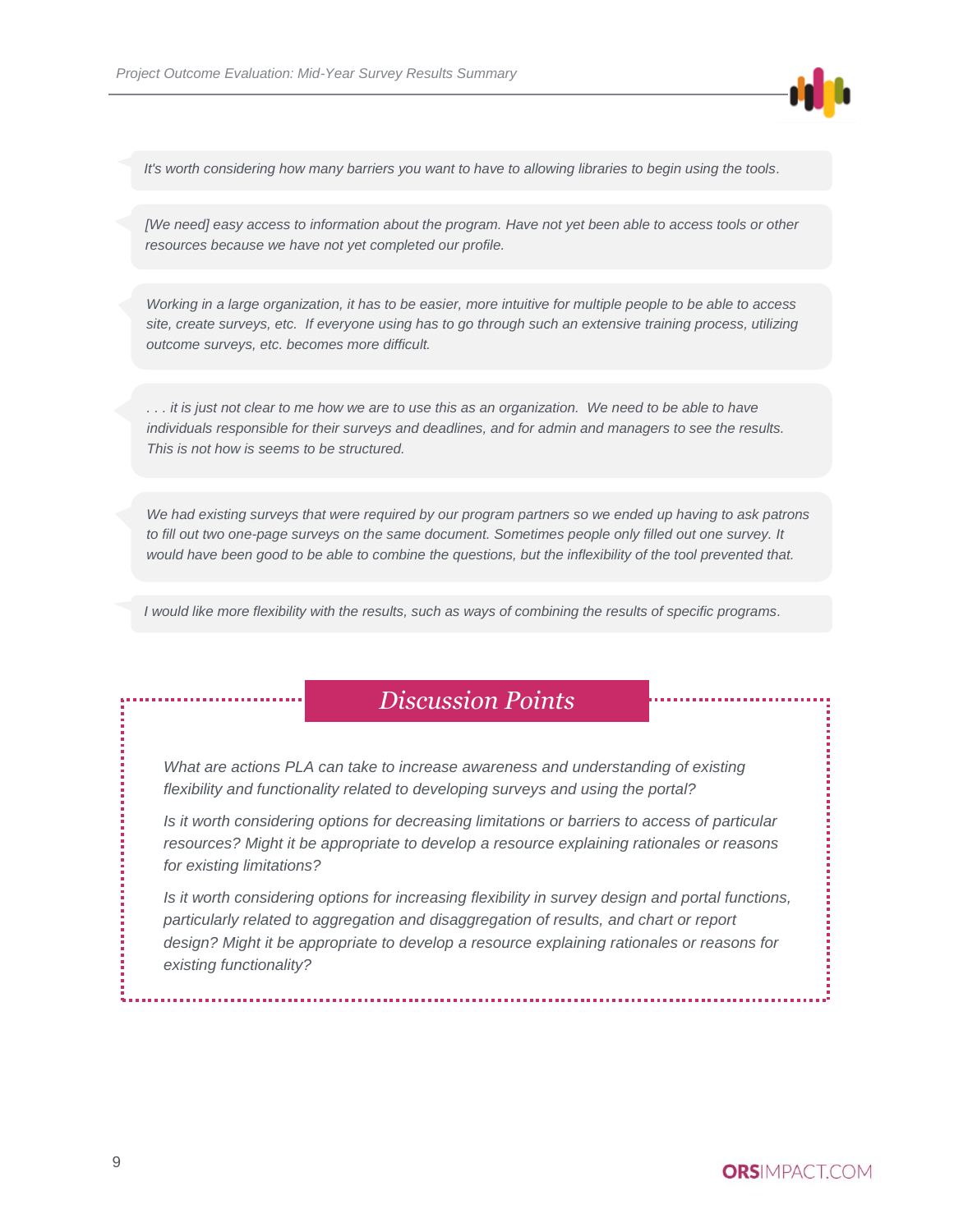

### <span id="page-9-0"></span>Supporting Successful Communications

Most respondents maintain awareness of project happenings, primarily via emails from project staff, their preferred vehicle; however there are opportunities to tailor project email communications frequency based on participant preference and improve communication around key messages.

#### *Finding 10*

**Respondents overwhelmingly maintain awareness of project happenings, primarily via emails from project staff, their preferred vehicle.**

- 93% of respondents maintain awareness of what's happening with Project Outcome. Of those,
	- o 86% maintain awareness through email message sent my project staff
	- o 45% through checking the project website
	- o 36% through PLA communications (e.g., e-News or PL Online)
	- o 34% through regular attendance at scheduled webinars
	- o 22% through Facebook notifications (18%) and/or checking project Facebook page (8%)
	- o 6% through others in their library
- Most respondents prefer to receive information from the project via email (80%), followed by regularly scheduled webinars (12%).

#### *Finding 11*

#### **There is an opportunity to tailor project email communications frequency based on participant preference.**

- In terms of frequency, half prefer to receive project communications as frequently as the need arises; 29% would prefer a monthly digest, 19% a weekly digest, and 2% prefer to seek out information themselves.
- Preferred frequency did not differ by role.

#### *Finding 12*

#### **Low awareness of advanced tool development suggests an opportunity to improve communications around key messages.**

- 39% of respondents were aware Project Outcome is developing a new set of advanced tools.
- Respondents were significantly more likely to be aware of advanced tools development if they
	- o were launch participants (61% vs. 33%,  $p < .001$ ),
	- $\circ$  tried to access web resources (45% vs. 21%,  $p < .01$ ), or
	- $\circ$  attend regularly scheduled webinars (59% vs. 32%, p < .001).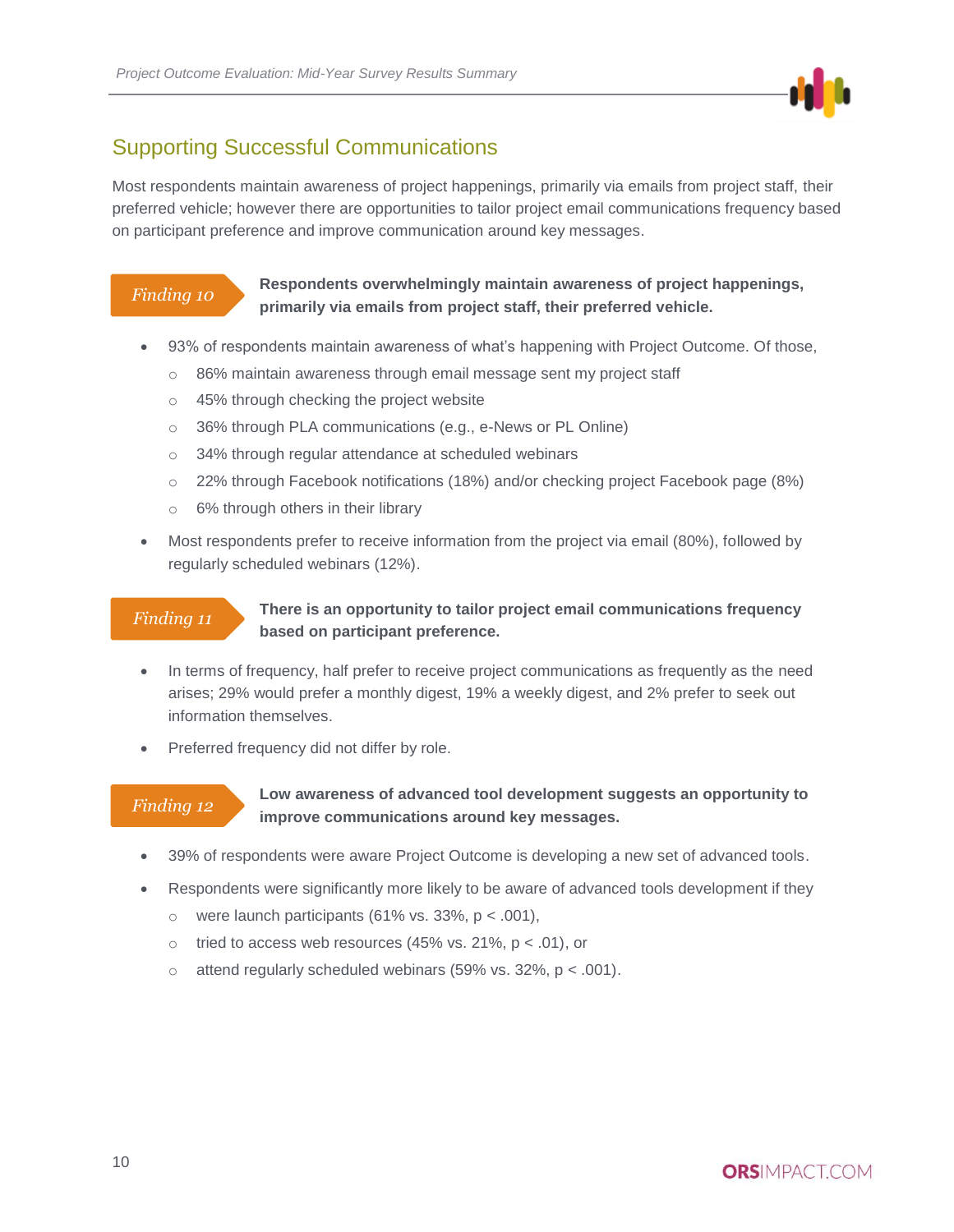

# *Discussion Points*

*What are tactics PLA can use to maximize the chance that participants receive key messages?*

*To raise the likelihood that participants welcome and consume project email communications, does PLA want to consider tailoring email communications frequency based on preferences collected during registration?*

## <span id="page-10-0"></span>Supporting Peer Networks or Information Exchange

There is a clear interest among participants in having opportunities for peer networking or information exchange, primarily to support outcome measurement practice and use, and particularly in at-least-partly structured online venues.

#### *Finding 13*

**Participants clearly want opportunities for peer networking or information exchange, particularly those who have already demonstrated early engagement.**

- 94% of participants reported interest in networking or information exchange with other project participants (39% yes, 55% maybe).
- Of all the open-ended questions on the Mid-Year Survey, the questions about peer networking received the largest proportion of responses, by far.

### *Finding 14*

**Participants from smaller libraries may need more motivation or support to engage in peer networking and information sharing.**

- Staff from smaller libraries were less likely to
	- $\circ$  be certain about interest in networking (smaller: yes 25% and maybe 68% vs. yes 45% and maybe 50%, p < .05), or
	- $\circ$  attend an in-person networking event (smaller: 33% vs. 50%, p < .05).

### *Finding 15*

#### **Participants are most interested in information from peers that supports project-related practice, followed by that which supports using and/or sharing results.**

- When asked to describe what they hoped to get out of networking or info exchange with other participating libraries,
	- o 88% (of 129 <sup>13</sup>) described something related to **project-related practices**;

<sup>&</sup>lt;sup>13</sup> This is 62% of those who were interested in participating in such networks.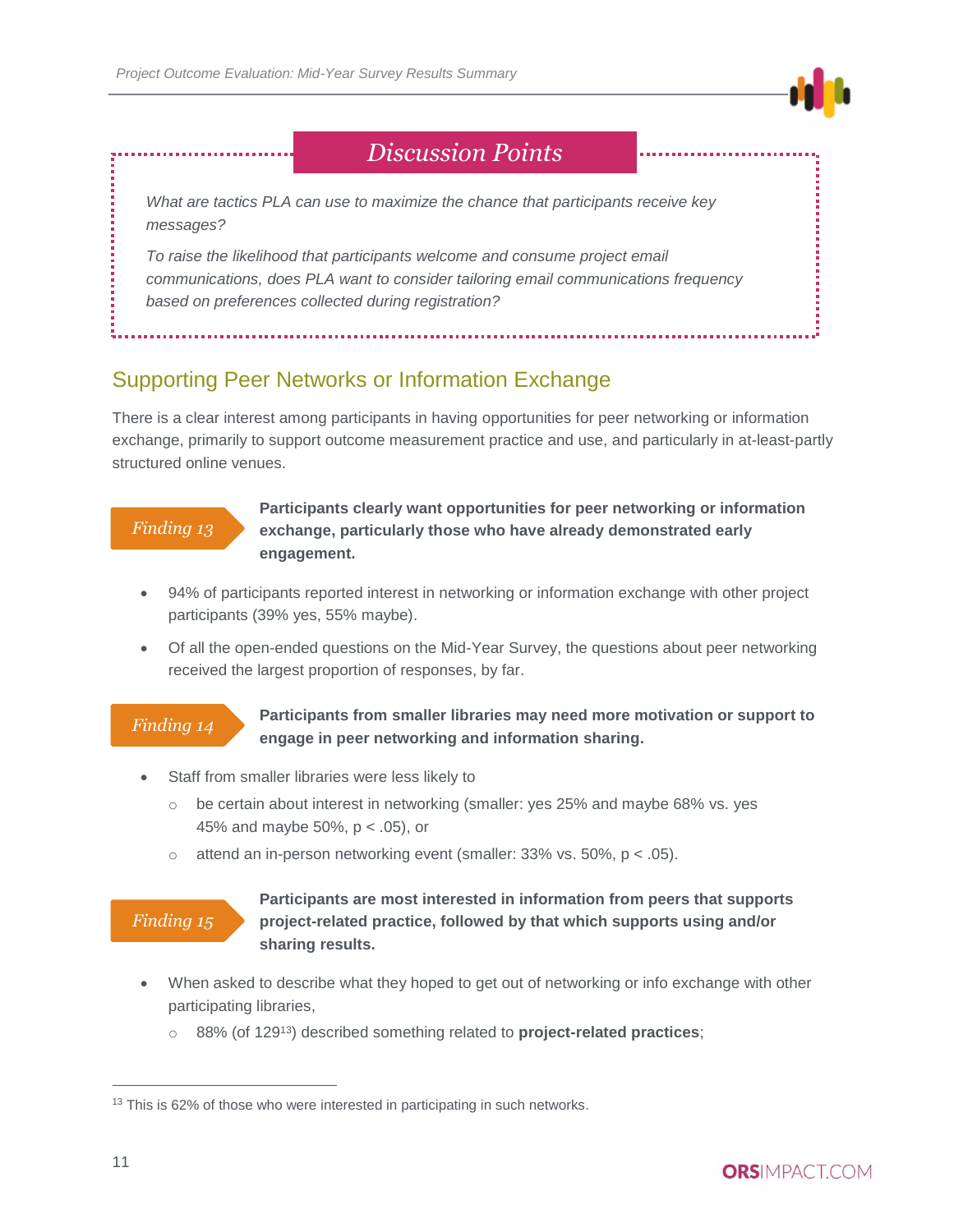

- o 43% described something related to **analyzing or using the results**, most commonly sharing the results/communicating library value to external audiences;
- o 31% described something related to **outcome measurement or data collection**, most commonly wanting to learn about other methods for collecting outcomes;
- o 18% percent wanted to hear about **challenges experienced** and 11% wanted to hear about **success stories**; and
- o 8% spoke to the **value to connecting** with others around a common interest.

*Implementation tips . . . and how others are utilizing in alignment with their strategic plan.*

*. . . how others are using the Project Outcome tools, how they are using the information they gather to communicate value, and what actions they are taking as a result of what they learn.*

*Best practices for measuring outcomes for library devices.*

*I'm always interested in hearing how the surveys are working for other libraries and if they have implemented something that has encouraged a higher response rate.*

*Exchange of ideas on how using, what challenges faced and how overcome, what else is being done in this area, how this fits into other efforts.*

*I don't think we spend enough time brainstorming ideas together - we need that to address the critical issues facing our libraries today.*

### *Finding 16*

#### **Online venues are most likely to attract the most participants, including scheduled events and an online forum that allows ongoing access.**

- Among those who expressed an interest in networking or information sharing with other project participants (199),
	- o 83% indicated they were likely to participate in scheduled online event (31% very likely);
	- $\circ$  77% indicated they were likely to participate in an online forum accessible at any time (34% very likely); and
	- $\circ$  44% indicated they were likely to participate in an in-person event (10% very likely).
- Other suggestions for venues included a listserv, teleconference or videoconference, and access to a participant contact list.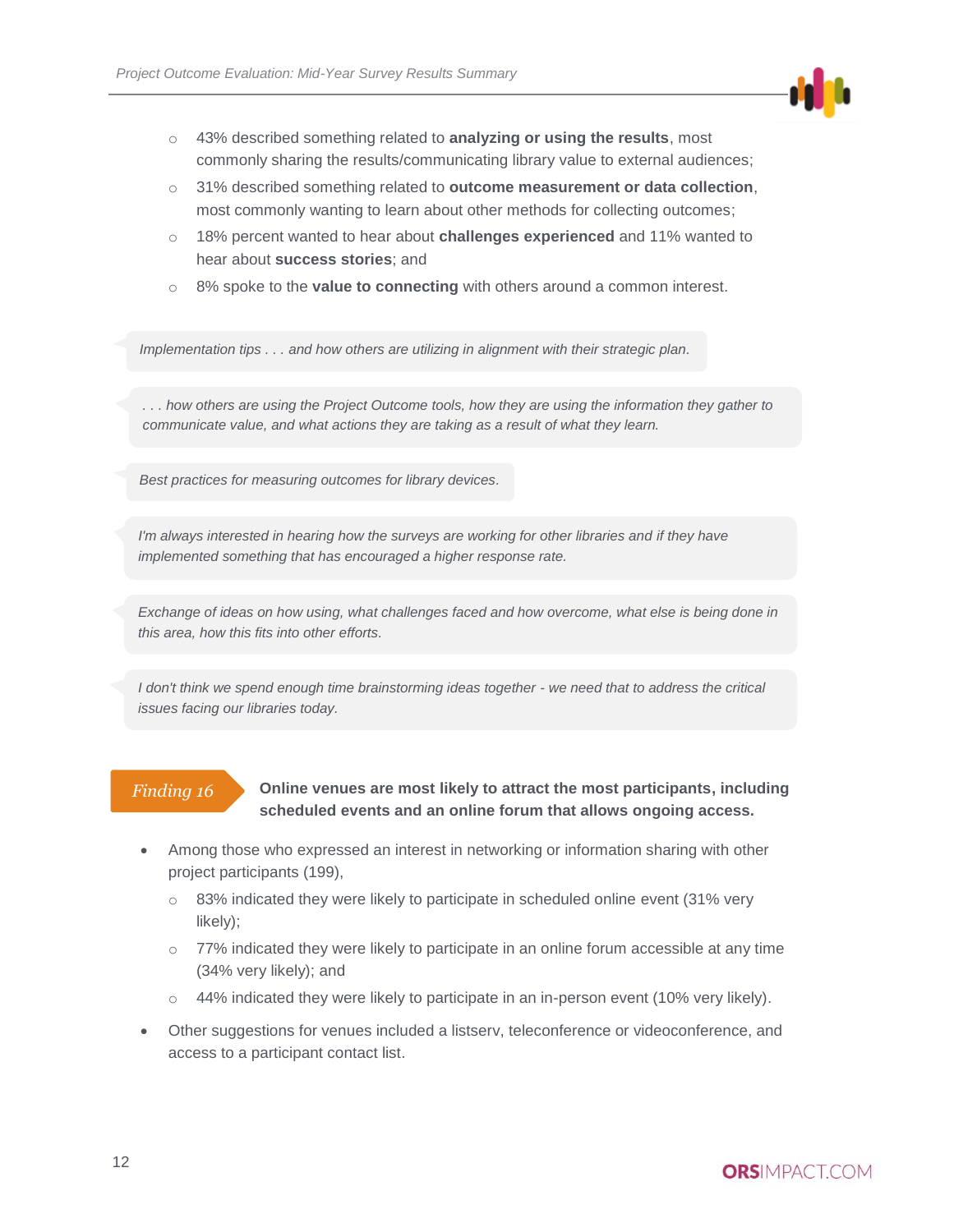### *Finding 17*

**In a networking forum participants would appreciate having some structure (e.g., around a particular topic or case) and opportunity for discussion or problem-solving.**

- When asked to describe aspects of peer networking venue that would me crucial for the experience meeting their needs,
	- o 22% (of 47<sup>14</sup>) spoke to the **importance of having some structure to the event**, such as around a particular topic, survey or case of focus;
	- o 22% spoke to the **importance of there being opportunity for interaction**, particularly small group discussion; and
	- o a few (7%) spoke to the **importance of having a moderator and/or access to project staff**.

*It's helpful to have short presentations on some topic and then be able to dig into details with a small group. Helps me to move info from short term memory into relevant ideas for the longer term.*

*They would be moderated. Questions, concerns or topics could be submitted ahead of time by participants*  to moderators so that the exchange would be focused. Send agenda to participants ahead of time so that *they can be prepared to respond to specific items by having data or report information available to share.*

# *Discussion Points*

Is the level of participant-reported interest in peer networking reflected in rates of *attendance at networking and information sharing events hosted by PLA? If not, what might account for that?* 

*Are current and/or planned networking and information exchange opportunities aligned with participants' preferences that they provide some structure, maximize opportunity for discussion and problem-solving among participants, and provide information and examples of using Project Outcome data in their libraries and communities?*

<sup>&</sup>lt;sup>14</sup> This is 38% of those who were interested in participating in such networks.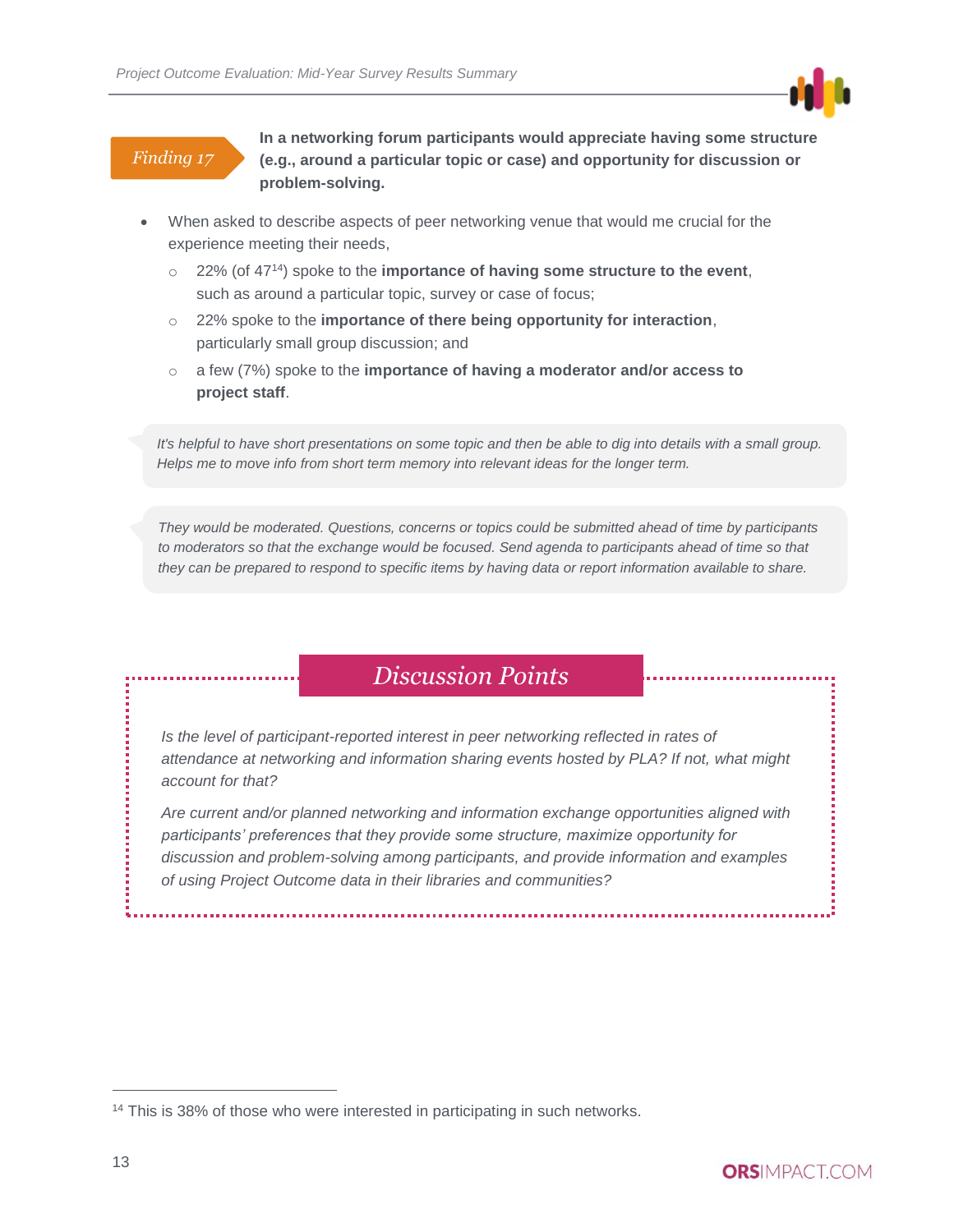

### <span id="page-13-0"></span>Input Related to Advanced Tool Development

Participant input related to advanced tool development suggests that in addition to offering surveys for measuring long-term outcomes, building skills for using third party data could provide the most "bang for the buck."

### *Finding 18*

#### **Of the long-term outcome measurement methods being considered for development, participants are most likely to use follow-up surveys and third party data in both the near and long term.**

 At least three quarters of participants report a medium or high likelihood their libraries would use surveys and third party data to assess long-term patron outcomes; under two thirds provide those estimates for interviews and focus groups (see Figure 1).

#### *Finding 19*

#### **Participant input suggests building skills for using third party data could provide the most "bang for the buck."**

 In addition to results related to use likelihood (see above), more participants report high or medium skills and capacity among staff at their libraries for using for using surveys and third party data, which provides a good foundation for potential supports and valuable peer networking and information sharing (see Figure 1).

### *Finding 20*

#### **There is demand particular tools and knowledge or skills related to measuring long-term outcomes.**

- When asked to describe tools or information that would be helpful for measuring long-term outcomes,
	- $\circ$  50% (of 22<sup>15</sup>) wanted tools for tracking and/or storing other types of relevant data at the individual patron level, e.g., to better track the library usage across multiple interfaces and to store personal information for the purpose of follow-up measurement;
	- o 45% wanted knowledge and skills relevant to long-term outcome measurement and use, most commonly related to interpreting and analyzing data, telling their story with long-term data, developing measures, and learning from other libraries' experiences.
- Respondents were most likely to use long-term outcome measurement results for program planning (88%) and internal decision making (87%), followed by making program adjustments (81%) and advocacy (73%).

<sup>&</sup>lt;sup>15</sup> This is 10% of all respondents.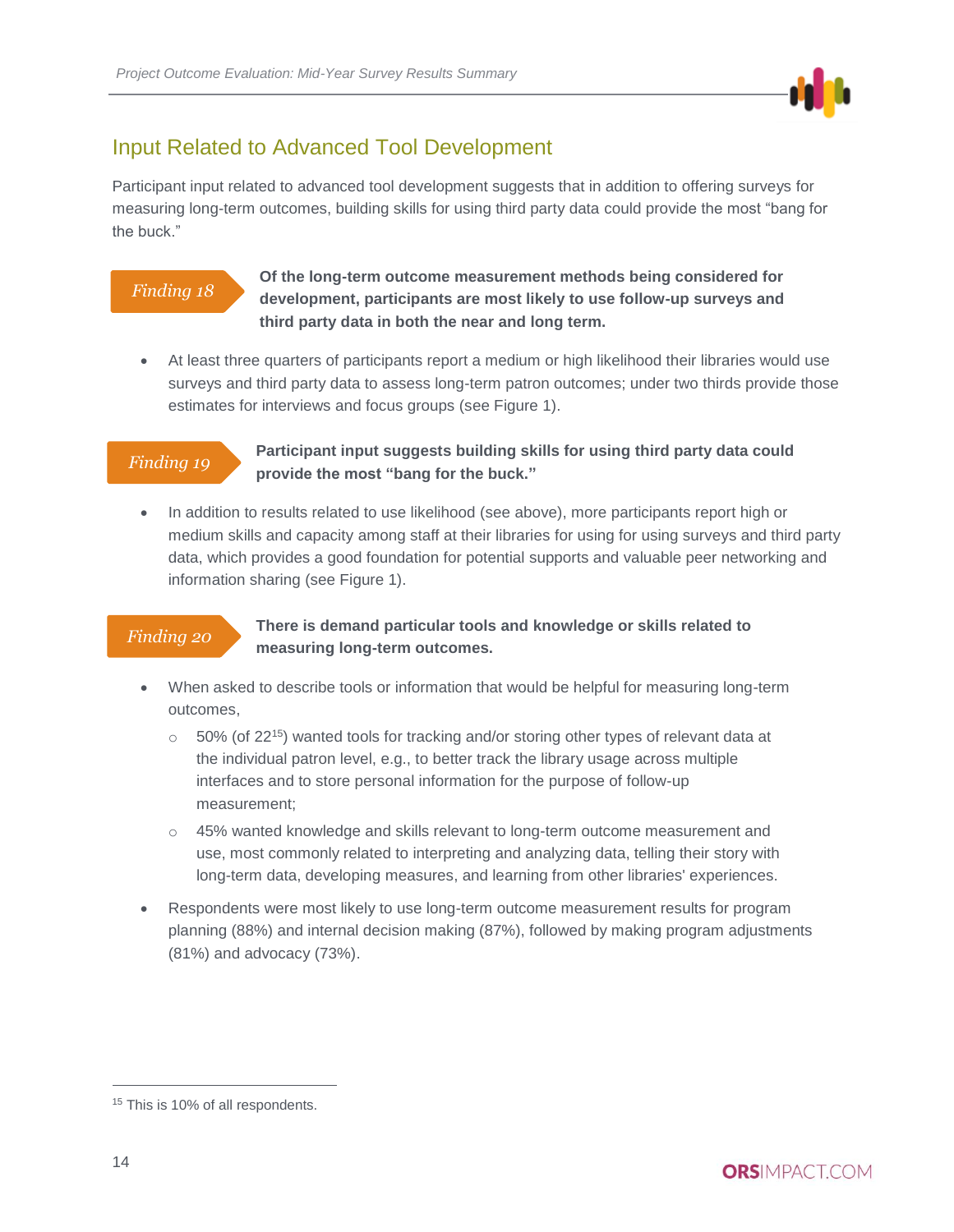

*The types of questions that should be asked when trying to measure long term customer outcomes.*

*I would love to see PLA lead the way in developing CRM practices/software for public libraries.*

*Data analytics to follow library user patterns and trends.*

*[Best practices regarding how to] couple our output measures with our outcome measures to present the fullest picture of our services and their impact on our community.*

# *Discussion Points*

*What may PLA do in response to appetite for tools to track and store other types of individual-level data relevant to data assessing, tracking, and making sense of long-term outcome data?*

*What knowledge- and skill-needs are specific to analyzing, understanding, and using longterm outcome data? What are the best ways to fulfill those needs?*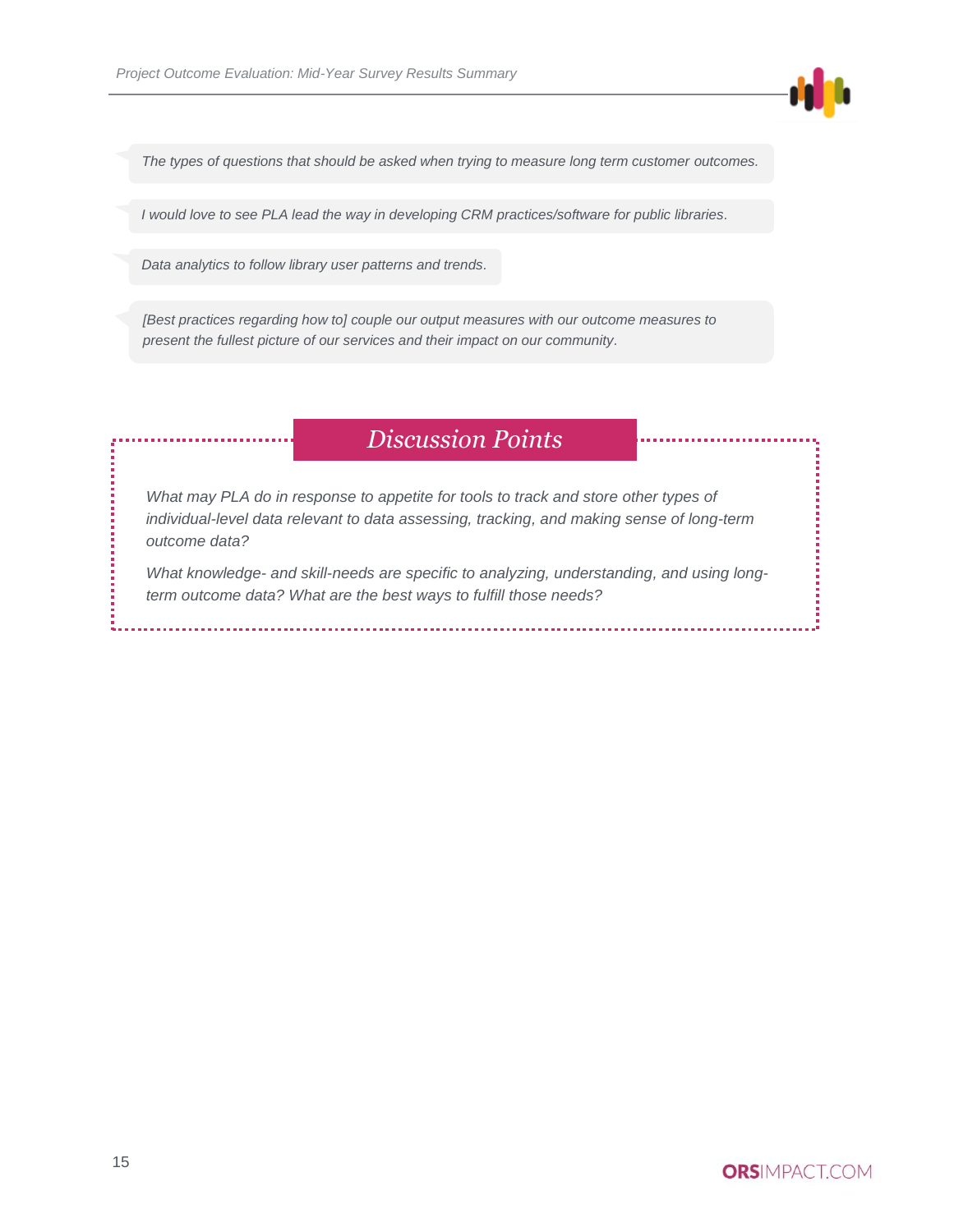**Figure 1 | Participants' estimated levels of staff skills (A), staff capacity (B), library likelihood of near-term use (C), and library likelihood long-term use (D) for each method being considered for advanced tool development (N=178)**



A. Estimated levels of staff skills for using each

method being considered

B. Estimated levels of staff capacity for using each method being considered



C. Estimated library likelihood of using in the near term each method being considered



D. Estimated library likelihood of making "business as usual" each method being considered

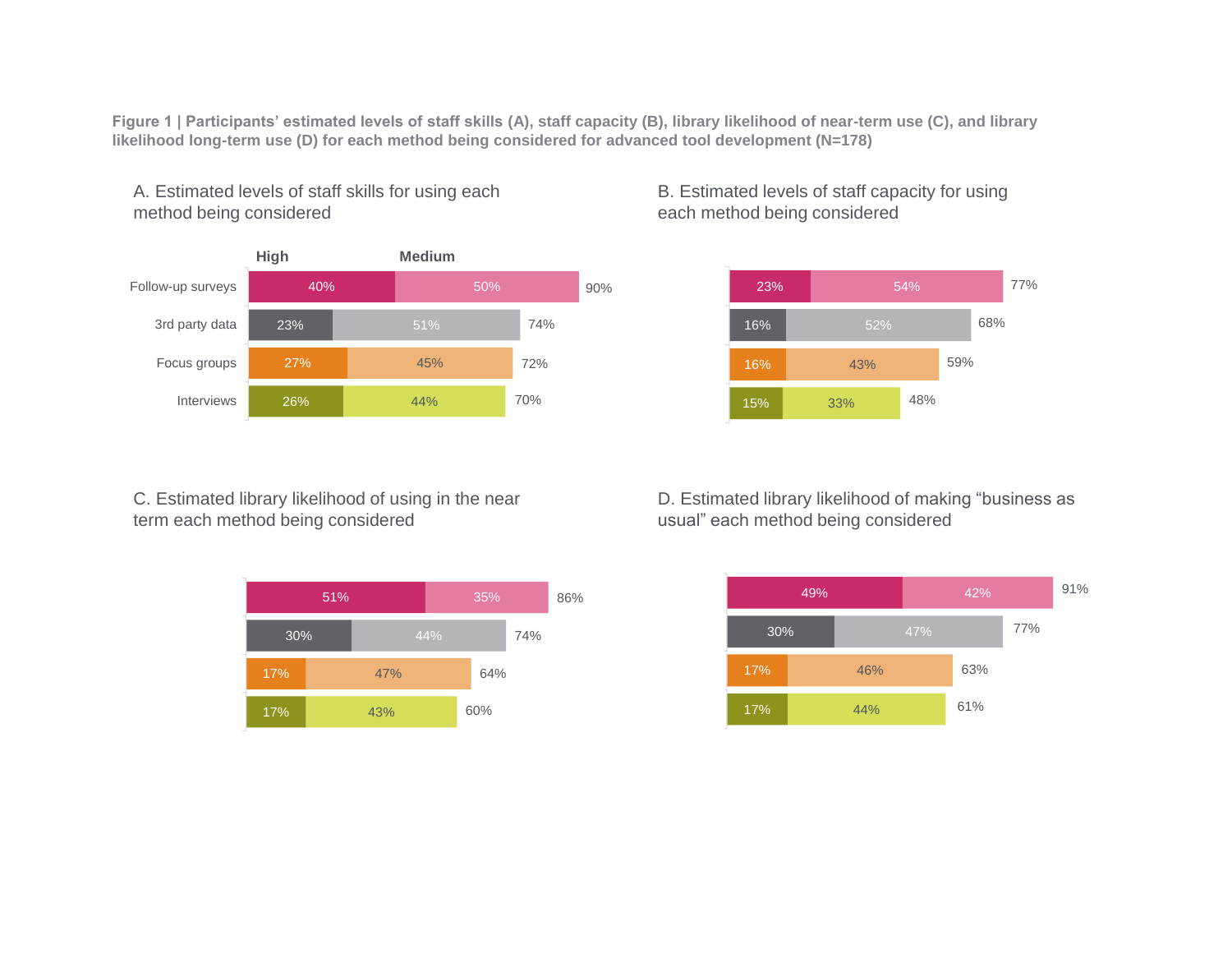<span id="page-16-0"></span>APPENDIX A: Theory of Change for Project Outcome